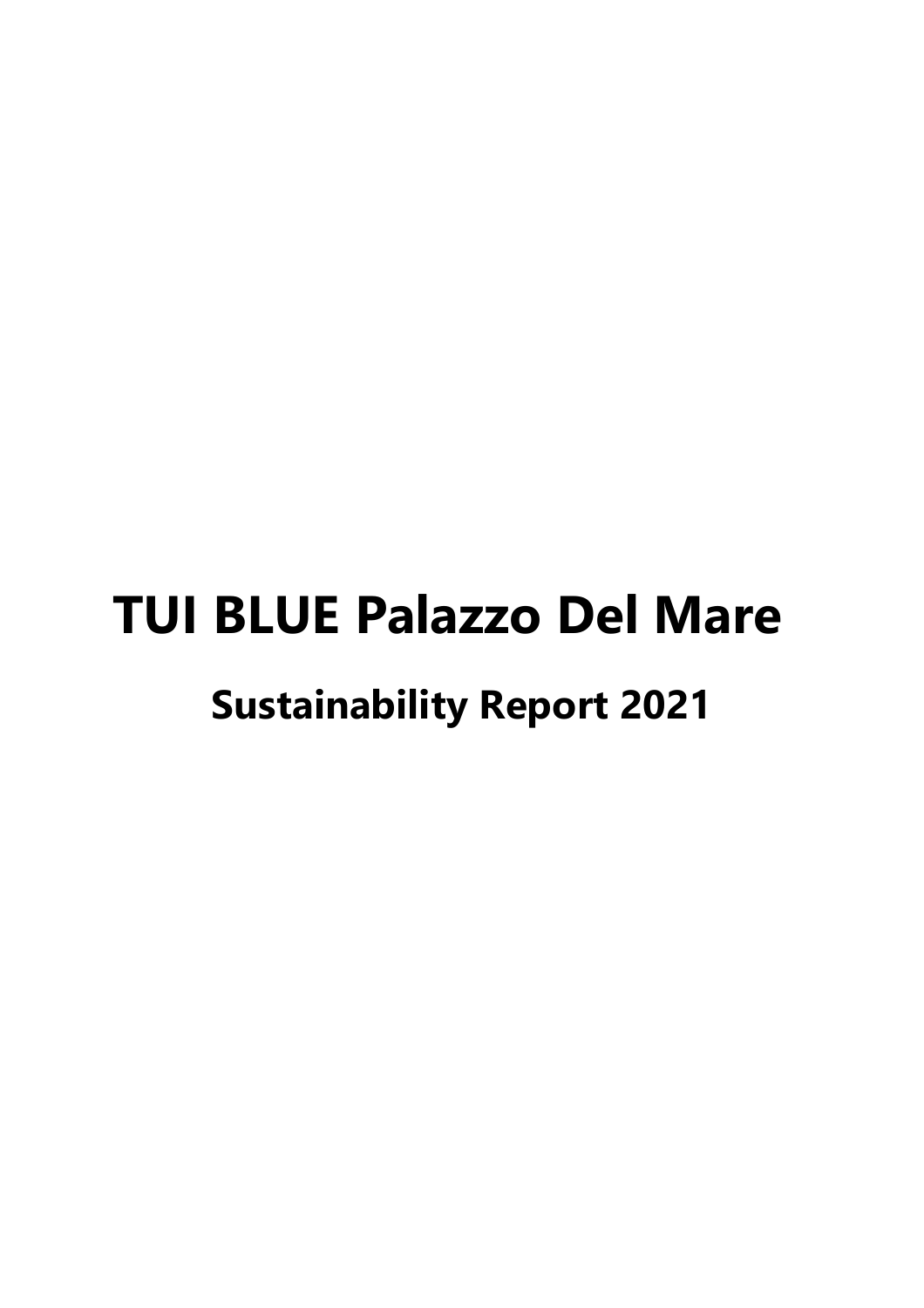## **About TUI BLUE Palazzo del Hare**

Palazzo Del Mare is a luxury five star hotel with 175 guest rooms and since 2020 has joined the Family of TUI BLUE Hotels and offers its services to adult Guests only. It is located near the village of Marmari, at the north-west coast of the island of Kos and 17 km away from the centrE of Kos city. It was built in 2008/9 and extended in 2010.

Our main goal is to provide the best of accommodation experience to our guests and satisfy all their needs by staying close and keep a fair relationship with all of our employees and the local community.

The protection of the local environment, the landscape and also our local tradition keeps the first place on the way to achieve our main goals.

The sustainability report is about the economic, environmental and social impacts caused by company's everyday activities. A sustainability report also presents the organization's values and governance model, and demonstrates the link between its strategy and its commitment to a sustainable global economy.

This report records the progress we have made since 2019:

- **The Environmental Dimension:** The way in which measures specific to improving the environmental impact of the processes and products of the company are regulated and executed.
- **The Social Dimension:** The way in which social equity and corporate governance are defined and followed within the company.
- **The Economic Dimension:** The way which the company organises its position in the marketplace to actively develop its sustainable profile by using its economic stability and profitability for continuous improvement.

**Awards:** 



In order to satisfy broader sustainability criteria, Travelife Gold award has been achieved. Travelife is an international certification scheme for hotels and accommodations that helps them to improve how they manage their environmental and social impacts, such as the way their energy or water consumption, or how they treat the people they employ or the local community where they operate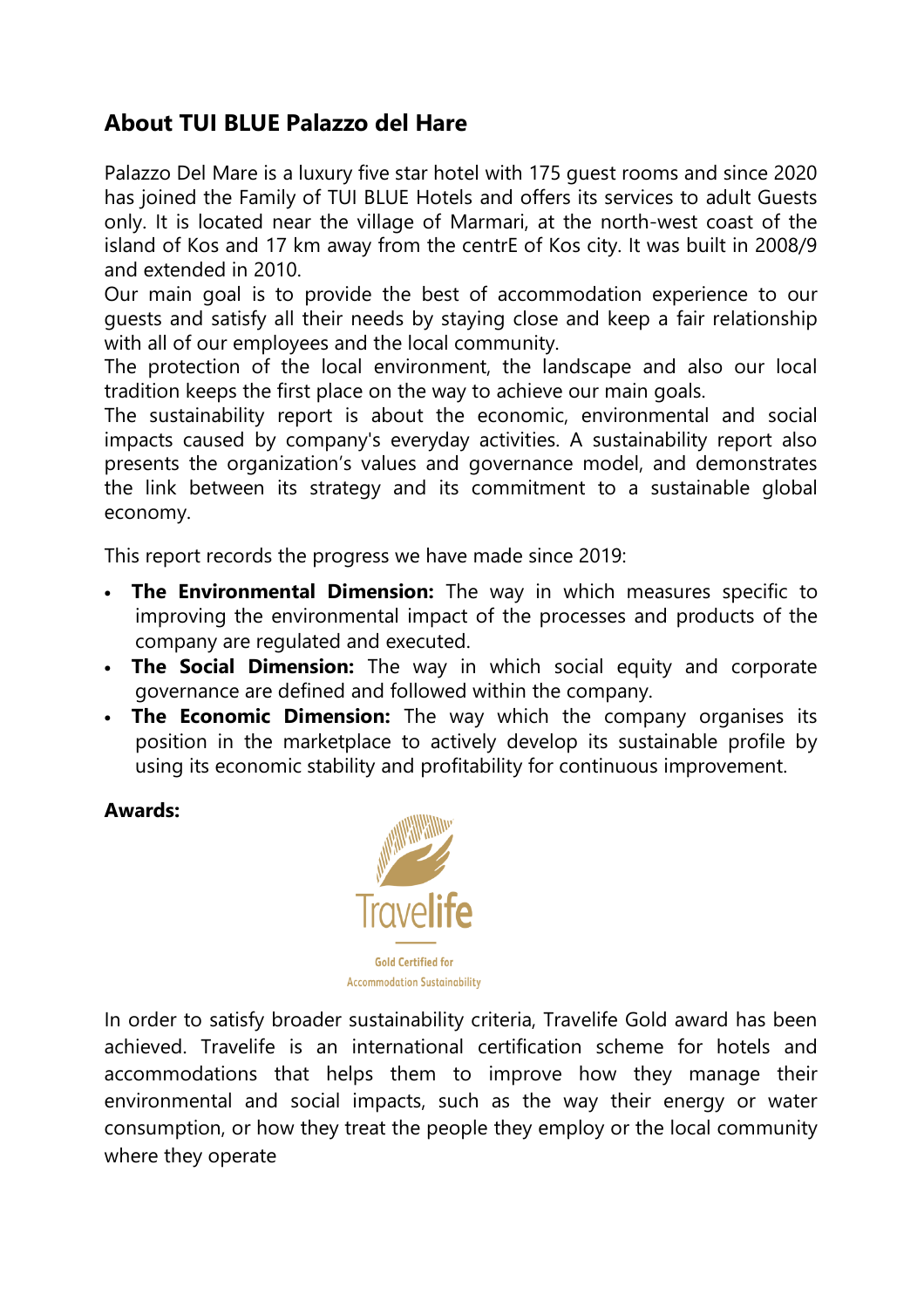# **The Environmental Dimension**

The aim of all environmental management actions is to conserve the environment for the following generations by keeping the impact of the business on the environment as low as possible.

With the environmental management the product (in this case the stay in our hotel) and the sustainability of this product and of all the processes in a hotel and also all the behaviour of the employees and the stakeholders should be ensured.

Environmental management consist of the planning, the controlling, the Monitoring and the Improvement of the entire environment saving actions in the hotel.

#### **Environmental Management:**

- An effective environmental management policy is in place.
- We frequently review the impacts of the hotel on the environment and trying to reduce them.
- Annual training about efficient usage of energy.
- All the environment standards requested by the law are already part of the hotel strategy.
- Cost has been reduced regarding waste, resources, water & energy.
- Encouragement of the departments to create new sustainability ideas.

• Weather station has been places in order the common areas' lights to switch on and off automatically.

• KNX system has been placed in every room to control and monitor all electric appliances.

#### **Energy Saving:**

The electricity (25kWh/guestnight <sup>A</sup> 24kWh/guestnight) & fuel consumption (oil & gas) (3.87kWh/guestnight A 3.85kWh/guestnight) will be lower than the consumptions of 2019. We continue working with latest technology equipment in order to maintain the low levels of energy consumptions.

- Energy consumptions are always recorded and we try to keep the total Kwh consumptions to the lowest possible level.
- Our main policy is to always choose energy efficient appliances when there is need for any equipment to be purchased or replaced.
- More than 95% of the lights are equipped since 2015 with energy saving bulbs.

Since 2016 we use only LED bulbs and lights are turned off when they are not in use.

- Electricity in rooms is enabled only with the use of the same card-key that Guests are entering the room in order to reduce the energy consumption when they are away.
- Computers are automatically switched off in all the offices or standby when not used for 30 min (except reception/ front desk).
- TVs are automatically switched off when they are not used.
- A lot of energy is saved by turning the water heater down a few degrees and the felt outcome of heated water still seems to be the same.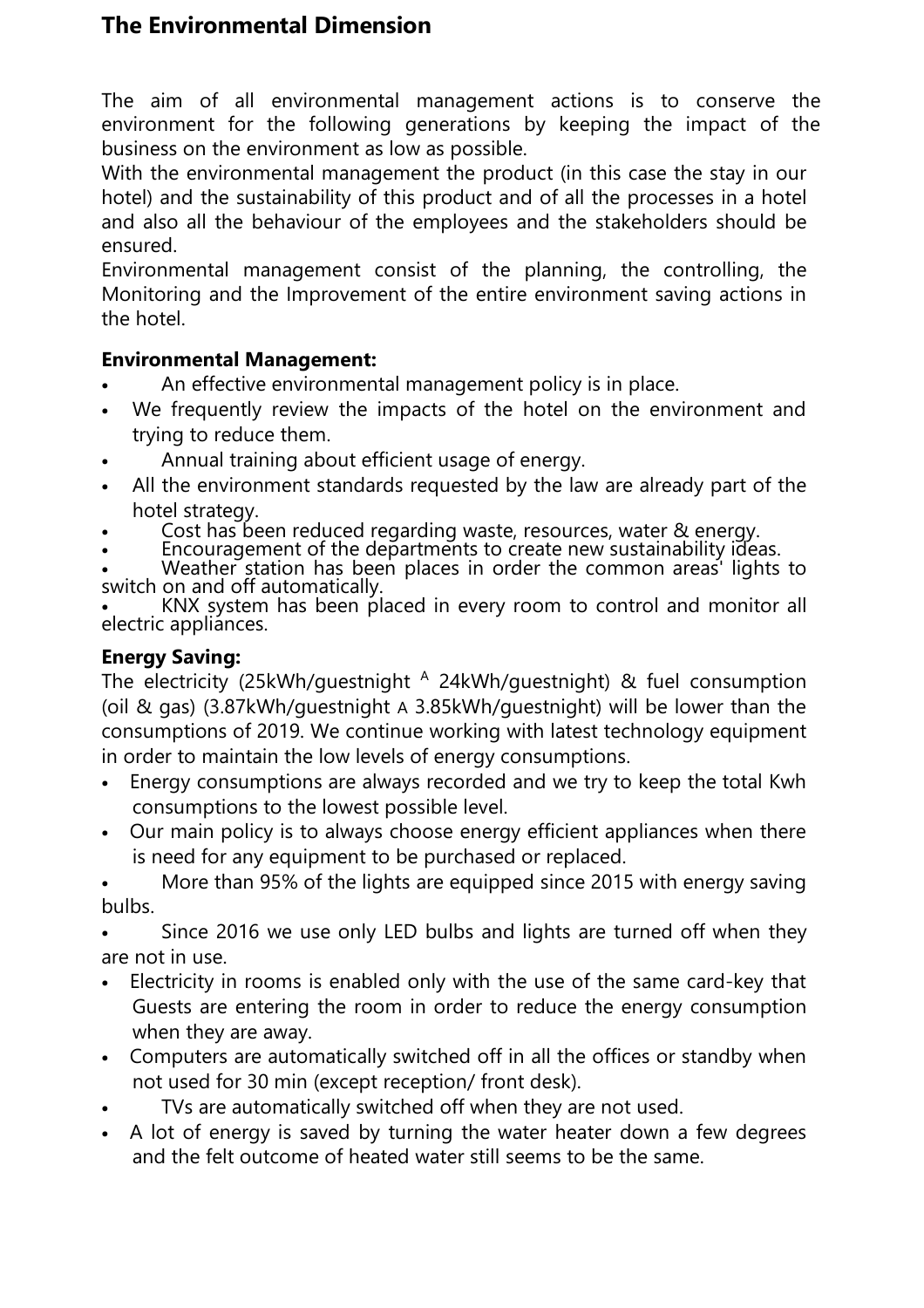- To keep the fridges and freezers efficient the units are defrosted in a regular basis.
- An after-working hours check list is in place so the security staff or any other responsible person checks every night if all the actions for saving energy by switching off lights, electronic etc. are done.
- Information towards Guests in order to save energy.

#### **Water Saving:**

Consumption of water will be reduced compare to 2019 (283lt/gn -> 220lt/gn), without compromising the quality of service for the clients and ensuring the health and safety of the clients.

- Since 2016, laundry service is moved to a central location for all the Group hotels in order to reduce water and energy consumptions.
- Water consumption is always recorded and we plan to keep the total water consumptions to the lowest possible level also on 2021.
- Water efficient filters and mixing taps in most bathrooms.
- Automatic irrigation systems are in place to all our garden areas.
- Water is heated by solar thermal collectors.
- Information towards Guests in order to save water.

• Frequent check of kitchen washing machines regarding water consumption.

#### **Waste management and recycling:**

Production of waste will be slightly reduced compare 2019 (0.47kg/gn -> 0.45kg/gn).

- Special recycle bins for batteries, glass and paper are in place.
- Guests and Staff are advised to recycle their waste if possible.
- Used oil & fats are collected by licensed contractors.
- Toner cartridges are collected and sent for recycling.
- Plastic cups and plastic plates are not used, washable glasses and plates made of hard plastic are used instead.
- The reuse of paper for internal use has been established.

#### **Cleanings and washings:**

- Eco-friendly cleaning procedures are in place.
- Cleaning only with biological usable cleaning equipment.
- Eco-friendly hotel chemical products are used.
- A towel and bed linen replacement procedure is in place with energy saving in mind.
- Shower gel, hair shampoo and soap are eco-friendly products.
- Use of chemicals is limited and where is necessary.
- Special trained staff members only are using chemical products.
- Use organic fertilizers to all of our gardens.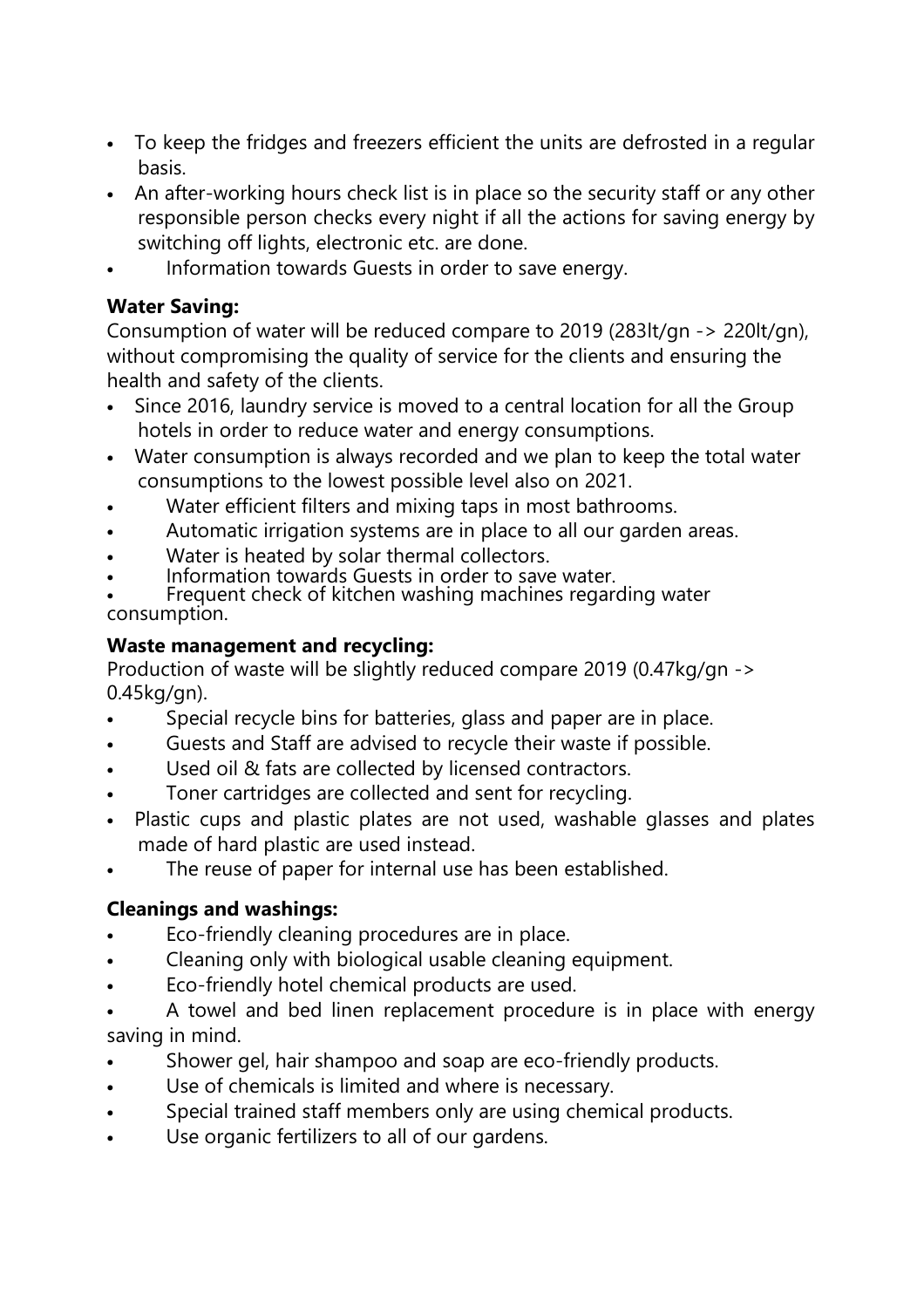### **The Social Dimension**

Blue Lagoon Group recognizes and understands its responsibilities and its impact of its operation on the local residents and business community. We ensure through our operation to create positive impacts on both the social and economic level in order for our surroundings not to be negative effected.

#### **Employment:**

More than 80% of our staff is people from local or near communities. Every season our Company puts an effort to retain the same staff.

All our employees are adults and insured according to the labor and human rights legislation. Every member of the staff remains the right to meet the management of the hotel in order to sort out any problems regarding their job. Every year, our hotel hires from 10 up to 15 trainees from various private or public schools and they have the opportunity to get the appropriate education in practice, next to tourism professionals. As a result, after their evaluation, some of them are hired as regular employees at our hotel. Additionally, in cooperation with local schools we offer to all Staff members the opportunity and encourage participating in seminars regarding all the aspects of hospitality industry.

#### **Promotion of Responsive Tourism in the Area:**

All hotels of Blue Lagoon Group are members of the Greek Hotel Association and participating in all forums and meetings in order to discuss with our partners and members to promote the tourism in our country in order to ensure greater economic and social benefits for our residential and business environment.

#### **Tradition:**

Once a week, the local entertainment program of our hotel includes traditional Greek dancing night. All of our Guests are being daily informed for events in the hotel or in the nearby areas that they can participate and actively join the local culture and traditional customs. Furthermore, the Guests are encouraged to visit the archaeological interest points of the area in order to meet the glorious history of the island.

Moreover, we offer Cooking lessons in order to demonstrate and spread the richness and gastronomic diversity of the Traditional Greek cuisine.

#### **Donations and Charity:**

Blue Lagoon Group tries to help numerous organization or groups with donation such as old uniforms, linen or furniture. These might be schools or the Church. The hotel offers it sports grounds for excursions of schools and is hosting as well the local soccer club in its stadium.